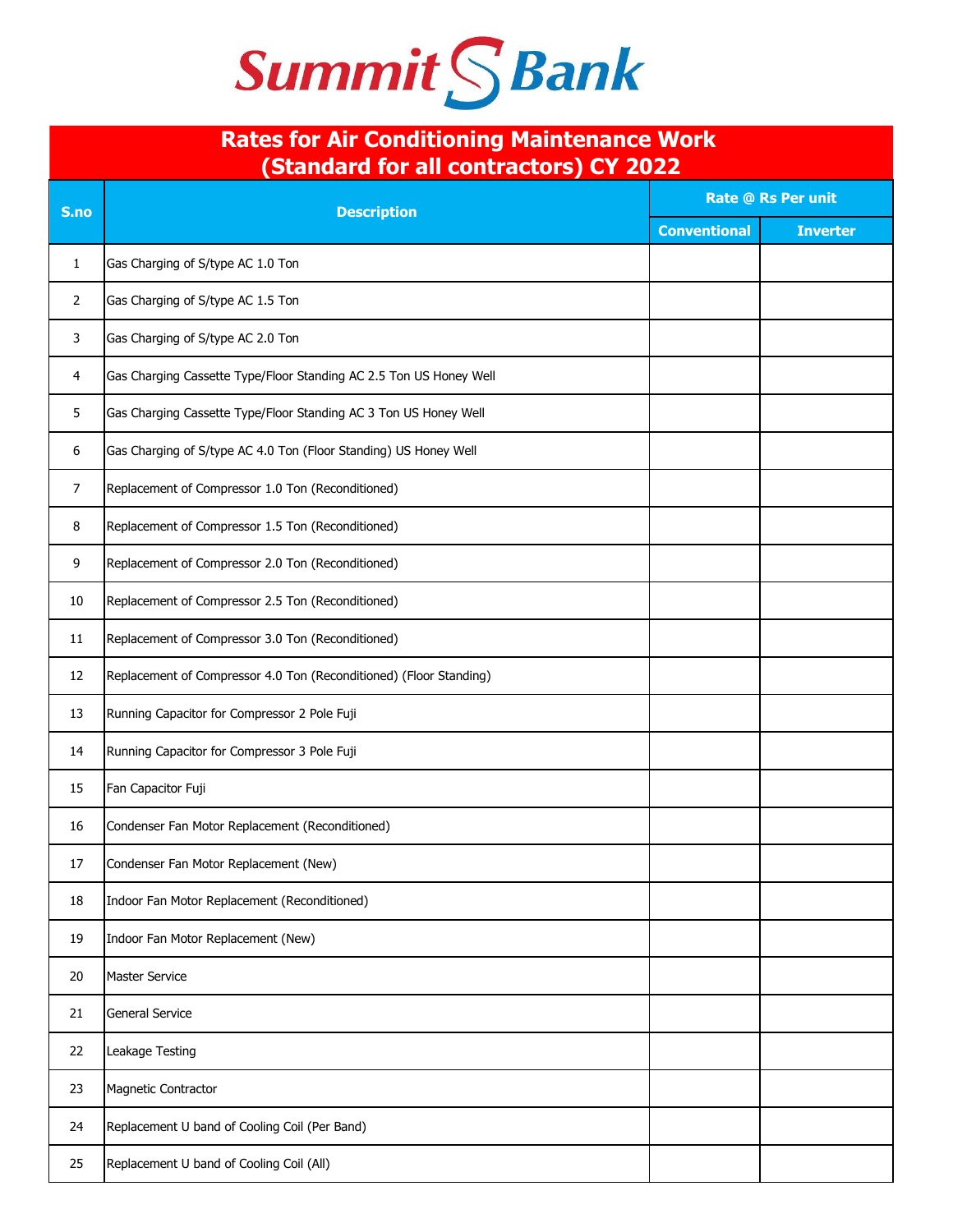

## **Rates for Air Conditioning Maintenance Work (Standard for all contractors) CY 2022**

| S.no | <b>Standard Tor an Contractors, CT 2022</b><br><b>Description</b>    | <b>Rate @ Rs Per unit</b> |                 |
|------|----------------------------------------------------------------------|---------------------------|-----------------|
|      |                                                                      | <b>Conventional</b>       | <b>Inverter</b> |
| 26   | Welding/Scolding/Repair of Complete Coil                             |                           |                 |
| 27   | Electronic Circuit Repair Definition/Type Fault Basis                |                           |                 |
| 28   | New Installation/Shifting/Dismantle                                  |                           |                 |
| 29   | Replacement of Outdoor unit 1 Ton (Reconditioned) All Brands         |                           |                 |
| 30   | Replacement of Outdoor unit 1.5 Ton (Reconditioned) All Brands       |                           |                 |
| 31   | Replacement of Outdoor unit 2.0 Ton (Reconditioned) All Brands       |                           |                 |
| 32   | Replacement of Outdoor unit 2.5 Ton Mounted/Cassette Type All Brands |                           |                 |
| 33   | Replacement of Outdoor unit 3.0 Ton Mounted/Cassette Type All Brands |                           |                 |
| 34   | Replacement of Outdoor unit 4.0 Ton (Reconditioned) All Brands       |                           |                 |
| 35   | Split AC Unit Copper Piping 1/4-1/2 Muller with insulation (RFT)     |                           |                 |
| 36   | Split AC Unit Copper Piping 3/8-5/8 Muller with insulation (RFT)     |                           |                 |
| 37   | Control Wire 3 core 110/76 per RFT                                   |                           |                 |
| 38   | Replacement of Valve '1/4                                            |                           |                 |
| 39   | Replacement of Valve '1/2                                            |                           |                 |
| 40   | Replacement of Valve '3/8                                            |                           |                 |
| 41   | Replacement of Valve '5/8                                            |                           |                 |
| 42   | Flare Nut 1/4,1/2,3/8,5/8                                            |                           |                 |
| 43   | Angle Iron Bracket for the Outdoor                                   |                           |                 |
| 44   | Indoor of Split Unit Re-conditioned 1.0 Ton All Brands               |                           |                 |
| 45   | Indoor of Spilt Unit Re-conditioned 1.5 Ton All Brands               |                           |                 |
| 46   | Indoor of Spilt Unit Re-conditioned 2.0 Ton All Brands               |                           |                 |
| 47   | Indoor of Mounted/Cassette Type 2.5 Ton All Brands                   |                           |                 |
| 48   | Indoor of Mounted/Cassette Type 3.0 Ton All Brands                   |                           |                 |
| 49   | Indoor Fan Blower 1.0 Ton                                            |                           |                 |
| 50   | Indoor Fan Blower 1.5 Ton                                            |                           |                 |